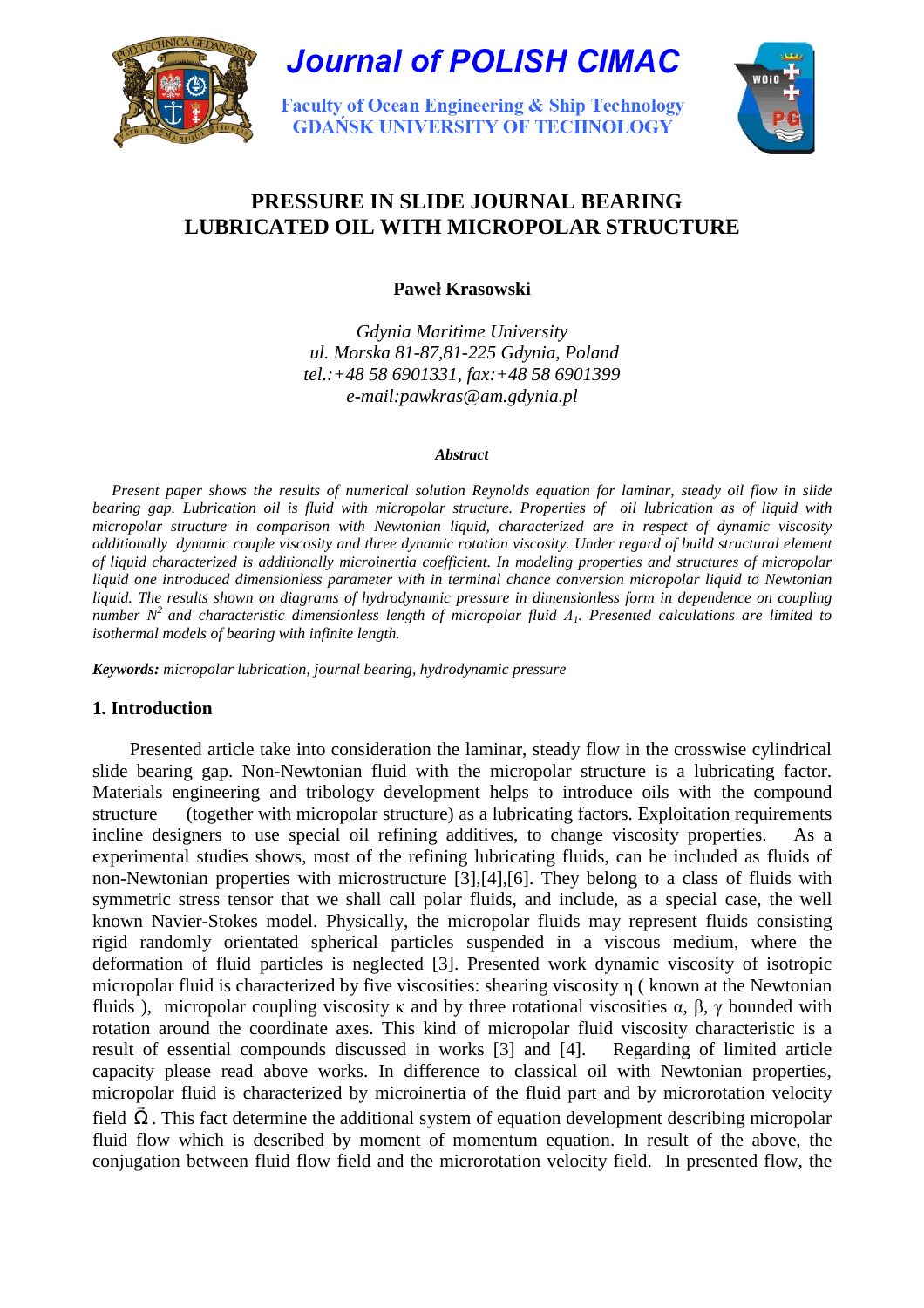influence of lubricating fluid inertia force and the external elementary body force field were omit [3],[4].

#### **2. Basic equations**

 Basic equation set defining isotropic micropolar fluid flow are describe following equations [2],[3],[4]: momentum equation, moment of momentum equation, energy equation, equation of flow continuity. Incompressible fluid flow is taken into consideration with constant density skipping the body force. We assume also, that dynamic viscosity coefficients which characterize micropolar fluid are constant. According to above velocity flow field is independent from temperature field and the momentum equation, moment of momentum equation and equation of flow continuity are part of closed system of motion equations. Equation of conservation momentum for above assumptions is:

$$
\rho \frac{d\vec{V}}{dt} = -\text{grad } p + \kappa \cot \vec{\Omega} + (\eta + \kappa) \cot(\cot \vec{V})
$$
 (1)

Angular momentum equation in:

$$
\rho J \frac{d\vec{\Omega}}{dt} = -2\kappa \vec{\Omega} + \kappa \cot \vec{V} - \gamma \cot(\cot \vec{\Omega}) + (\alpha + \beta + \gamma) \text{grad}(\text{div } \vec{\Omega})
$$
(2)

Equation of flow continuity for incompressible fluid with constant density:

$$
div\vec{V} = 0
$$
 (3)

 Above equation are derive from and described in details in [2],[3]. Further equation analysis were taken in rolling co-ordinate system, where the wrapping coordinate φ describes the wrapping angle of the bearing, the coordinate r describes radial direction from the journal to the bearing, the coordinate z describes longitudinal direction of crosswise bearing. In order to make the analysis of basic equations in dimensionless form [6], we input dimensionless quantities characterizing individual physical quantities. Oil velocity vector components are: *U*

$$
V_{\varphi} = UV_I \qquad V_r = \psi UV_2 \qquad V_z = \frac{U}{L_I} V_3 \tag{4}
$$

Reference pressure  $p_0$  caused by journal rotation with the angular velocity  $\omega$  was assumed in (7) taking into consideration dynamic viscosity of shearing  $\eta$  and the lubricating gap height  $h_1$  at the wrapping angle  $\varphi$  was taken in relative eccentricity function  $\lambda$ :

$$
p_0 = \frac{\omega \eta}{\psi^2} \quad ; \quad h_1(\varphi, \lambda) = 1 + \lambda \cos \varphi \tag{5}
$$

The constant viscosity of micropolar oil, independent from thermal and pressure condition in the bearing. Quantity of viscosity coefficient depend on shearing dynamic viscosity η, which is decisive viscosity in case of Newtonian fluids. Reference pressure  $p_0$  is also described with this viscosity, in order to compare micropolar oils results with Newtonian oil results. In micropolar oils decisive impact has quantity of dynamic coupling viscosity  $\kappa$  [1], [3]. In some works concerning bearing lubrication with micropolar oil, it's possible to find the sum of the viscosities as a micropolar dynamic viscosity efficiency. In presented article coupling viscosity was characterized with coupling number  $N^2$ , which is equal to zero for Newtonian oil: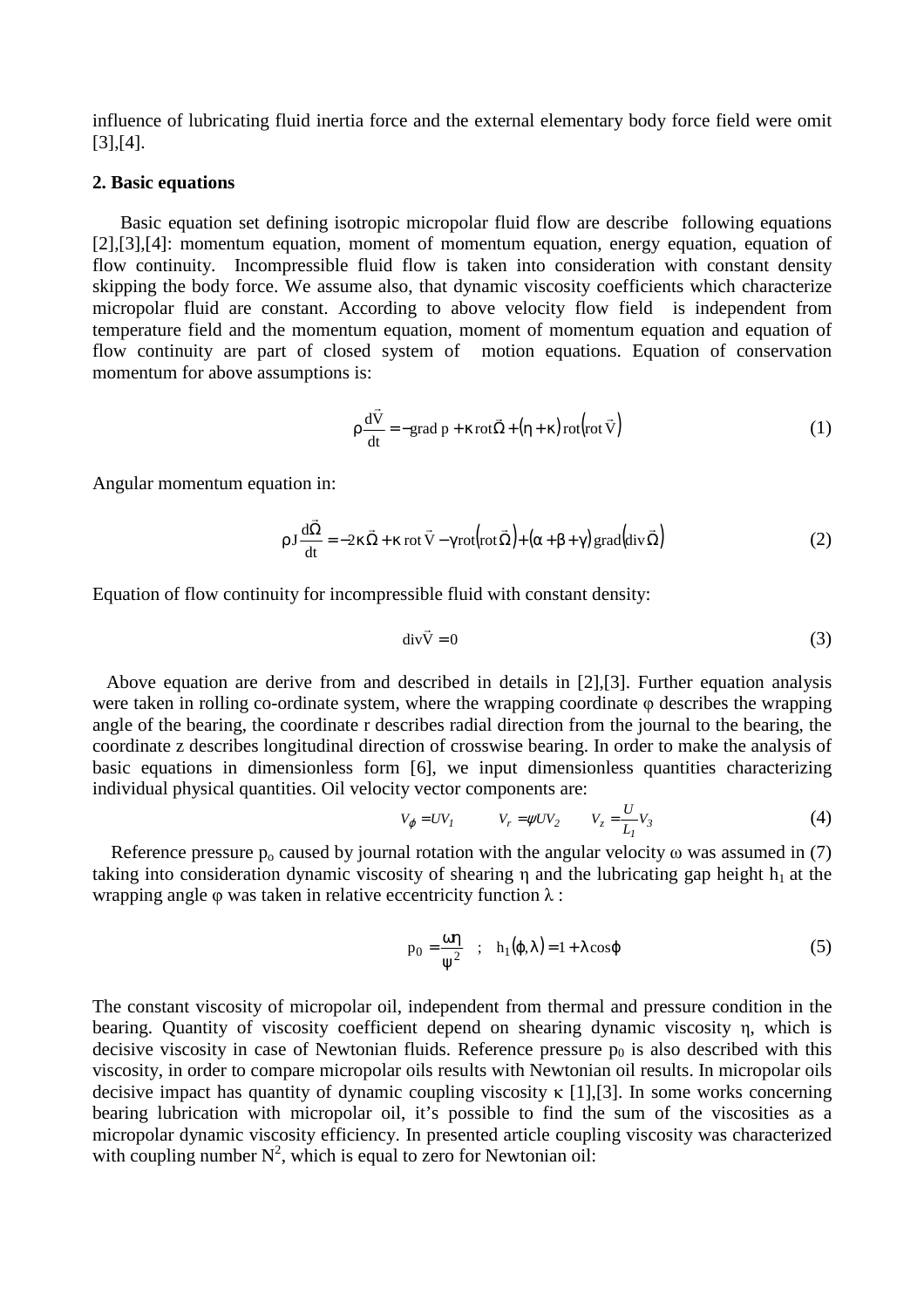$$
N = \sqrt{\frac{\kappa}{\eta + \kappa}}
$$
 (6)

Quantity  $N^2$  in case of micropolar fluid, define a dynamic viscosity of coupling share in the oil dynamic viscosity efficiency. From the coupling number  $N^2$  we can determine both dynamic viscosity ratio, which is dimensionless micropolar coupling viscosity:

$$
\kappa_1 = \frac{\kappa}{\eta} = \frac{N^2}{1 - N^2} \qquad \kappa_1 \ge 0 \tag{7}
$$

From the dynamic rotational viscosities  $\alpha$ ,  $\beta$ ,  $\gamma$  at the laminar lubrication, individual viscosities are compared to viscosity  $\gamma$ , which is known as the most important and it ratio to shearing viscosity  $\eta$ is bounded to characteristic flow length  $\Lambda$ , which in case of Newtonian flow assume the zero quantity. Dimensionless quantity of micropolar length  $\Lambda_1$  and micropolar length  $\Lambda$  are defined:

$$
\Lambda = \sqrt{\frac{\gamma}{\eta}} \; ; \qquad \Lambda A_l = \varepsilon \tag{8}
$$

Dimensionless micropolar length  $\Lambda_1$  in case of Newtonian oil approach infinity. Equations (1),(2) and (3) after writing out in cylindrical coordinates are presented in article [2], where individual phases leading to Reynolds equation for laminar, stationary lubricating process in dimensionless form are mentioned.

### **3. Reynolds equation and hydrodynamic pressure**

 Reynolds equation for stationary flow of laminar micropolar fluid in the crosswise, cylindrical, slide bearing gap can be present [1],[2],[7] in dimensional form:

$$
\frac{\partial}{\partial \varphi} \left( \frac{h^3}{\eta} \Phi(\Lambda, N, h) \frac{\partial p}{\partial \varphi} \right) + \frac{\partial}{\partial z} \left( \frac{h^3}{\eta} \Phi(\Lambda, N, h) \frac{\partial p}{\partial z} \right) = 6 \frac{dh}{d\varphi}
$$
(9)

 $\Phi(\Lambda, N, h)$  function in form (10) when in case of the Newtonian fluid it has a value 1 and the Reynolds equation (9) change into a non-Newtonian fluid equation.

$$
\Phi(\Lambda, N, h) = 1 + 12 \frac{\Lambda^2}{h^2} - 6 \frac{N\Lambda}{h} \coth\left(\frac{Nh}{2\Lambda}\right)
$$
 (10)

(12)

Reynolds equation (9) can be presented in dimensionless form [1],[7] using the method of changing into this values:

Λ

$$
\frac{\partial}{\partial \varphi} \left( \Phi_1(\Lambda_1, N, h_1) \frac{\partial p_1}{\partial \varphi} \right) + \frac{1}{L_1^2} \frac{\partial}{\partial z_1} \left( \Phi_1(\Lambda_1, N, h_1) \frac{\partial p_1}{\partial z_1} \right) = 6 \frac{dh_1}{d\varphi}
$$
\nfor\n
$$
0 \le \varphi \le \varphi_k; \quad 0 \le r_1 \le h_1; \quad -1 \le z_1 \le 1
$$
\n(11)

where: 
$$
\Phi_1 = h_1^3 + 12 \frac{h_1}{\Lambda_1^2} - 6 \frac{Nh_1^2}{\Lambda_1} \coth\left(\frac{h_1 N \Lambda_1}{2}\right)
$$

1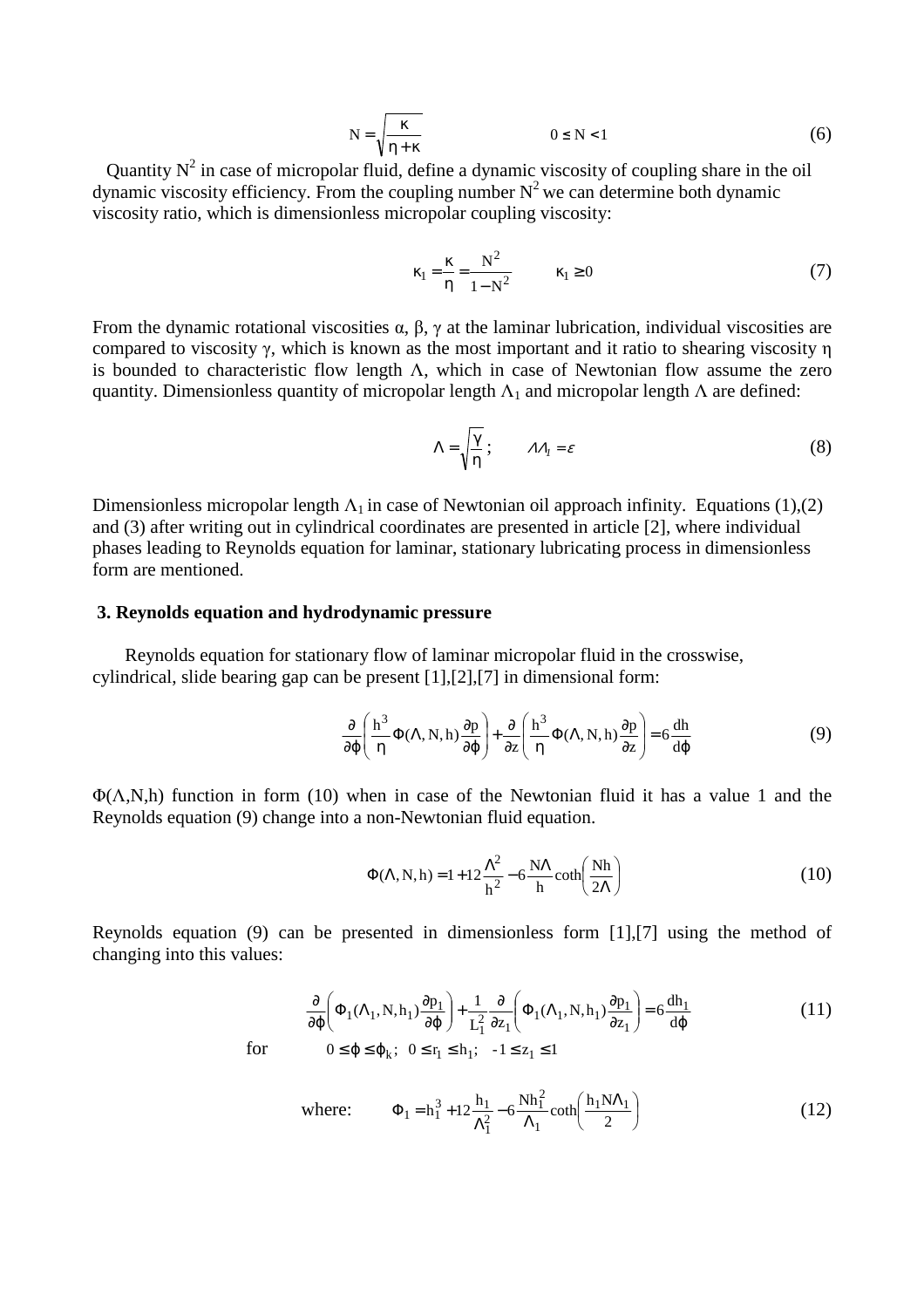Below solutions (11) for infinity length bearing is presented. In this solution the Reynolds boundary conditions, applying to zeroing of pressure at the beginning ( $\varphi=0$ ) and at the end ( $\varphi=\varphi_k$ ) of the oil film and zeroing of the pressure derivative on the wrapping angle at the end of the film where fulfill. The pressure distribution function in case of the micropolar lubrication has a form:

$$
p_1(\varphi) = 6 \int_0^{\varphi} \frac{h_1 - h_{1k}}{\Phi_1(\Lambda_1, N, h_1)} d\varphi ; \qquad p_{1N}(\varphi) = 6 \int_0^{\varphi} \frac{h_1 - h_{1k}}{h_1^3} d\varphi \qquad (13)
$$

where:  $h_{1k} = h_1(\varphi_k)$  lubricating gap height at the end of the oil film.

 In the boundary case of lubricating Newtonian fluid, pressure distribution function is a pressure  $p_{1N}(\varphi)$ . Example numerical calculation were made for the infinity length bearing with the relative eccentricity  $\lambda$ =0,6.



*Fig.1 The dimensionless pressure distributions*  $p_1$  *in direction*  $\varphi$  *in dependence on coupling number*  $N^2$  by micropolar ( $N^2$ >0) and Newtonian ( $N^2$ =0) lubrication for dimensionless eccentricity ratio λ*=0,6 and characteristic dimensionless length of micropolar fluid* Λ*1=20* 

Analyzing the influence of coupling number  $N^2$  and the influence of dimensionless micropolar length  $\Lambda_1$  on hydrodynamic pressure distribution in the bearing liner circuital direction. At the Fig.1 pressure distribution for individual coupling numbers at constant micropolar length  $\Lambda_1$  =20. The pressure increase effect is caused by oil dynamic viscosity efficiency increase as a result of coupling viscosity κ. At  $N^2 = 0.5$ , coupling viscosity is equal to shearing viscosity. Pressure graph in the Fig.1 for micropolar oil lubrication  $(N^2>0)$  find themselves above the pressure graph at the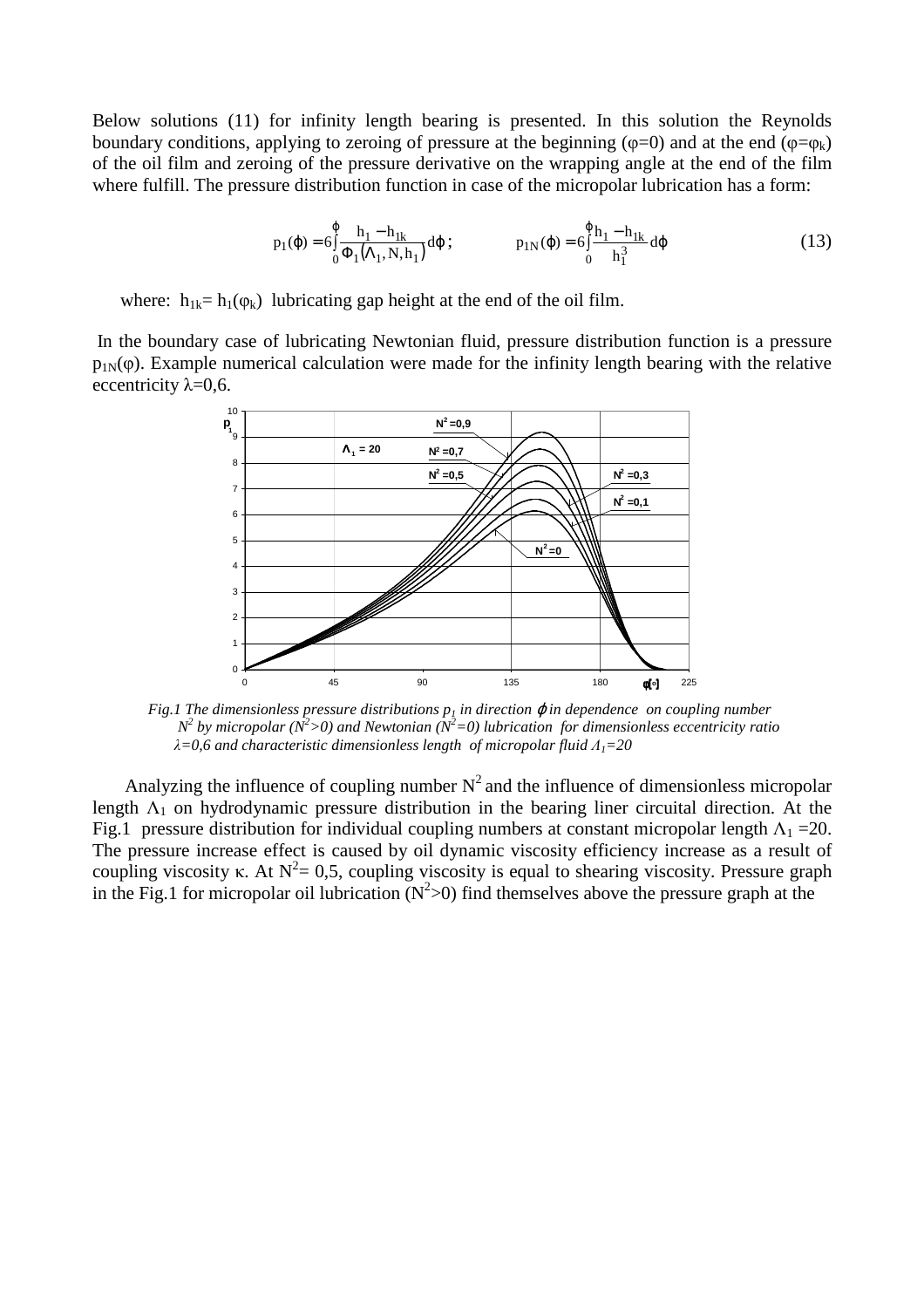

*Fig.2 The dimensionless pressure distributions*  $p<sub>1</sub>$  *in direction*  $\varphi$  *in dependence on characteristic dimensionless length of micropolar fluid*  $\Lambda_1$ : 1) Newtonian oil, 2)  $\Lambda_1$ =40, 3)  $\Lambda_1$ =30, 4)  $\Lambda_1$ =20, *5)*  $\Lambda_1 = 10$ , for dimensionless eccentricity ratio  $\lambda = 0.6$  and coupling number  $N^2 = 0.4$ 

Newtonian oil lubrication ( $N^2$ =0). Pressure distribution is higher for higher coupling number. It is caused by oil viscosity dynamic efficiency. In the Fig.2 the course of dimensionless pressure  $p_1$  for few micropolar length quantity  $\Lambda_1$  is shown: Decrease of this parameter determine the increase of micropolar oil rotational dynamic viscosity. Pressure distribution are presented at the constant coupling number  $N^2=0,4$ . Newtonian oil pressure in the course 1. Rotational viscosity increase determine the pressure distribution increase and is caused, because both the oil flow and microratation velocities are coupled. Quantities of coupling number  $N^2$  and dimensionless micropolar length where taken from works [1],[2].



*Fig.3 The dimensionless maximal pressure*  $p_{lm}$  *in dependence on coupling number N<sup>2</sup> for characteristic dimensionless length of micropolar fluid*  $\Lambda_1$ *:1)*  $\Lambda_1$ =10, 2)  $\Lambda_1$ =20, 3)  $\Lambda_1$ =30, 4)  $\Lambda_1$ =40

Based on given hydrodynamic pressure distribution  $p_1$  on wrapping angle of the bearing  $\varphi$ , the numerical quantities of maximal pressure  $p_{1m}$  and the angular coordinate  $\varphi_m$  (at the maximal position) were obtain. Quantities  $p_{1m}$  are presented in the Fig.3 in the coupling Number N<sup>2</sup> function for chosen micropolar length  $\Lambda_1$ . All lines are coming out from the maximal pressure point in case of Newtonian fluid flow. We observe maximal pressure increase when the coupling number  $N^2$  increases ( coupling viscosity increases κ) and the micropolar length decreases  $Λ_1$  ( rotational viscosity increases γ) . Full range of coupling number change, that covers the range  $[0,1)$ , apply to coupling viscosity κ change from small to very high quantities. In most of the works, the hydrodynamic parameters of the bearing graphs are given in the function, which is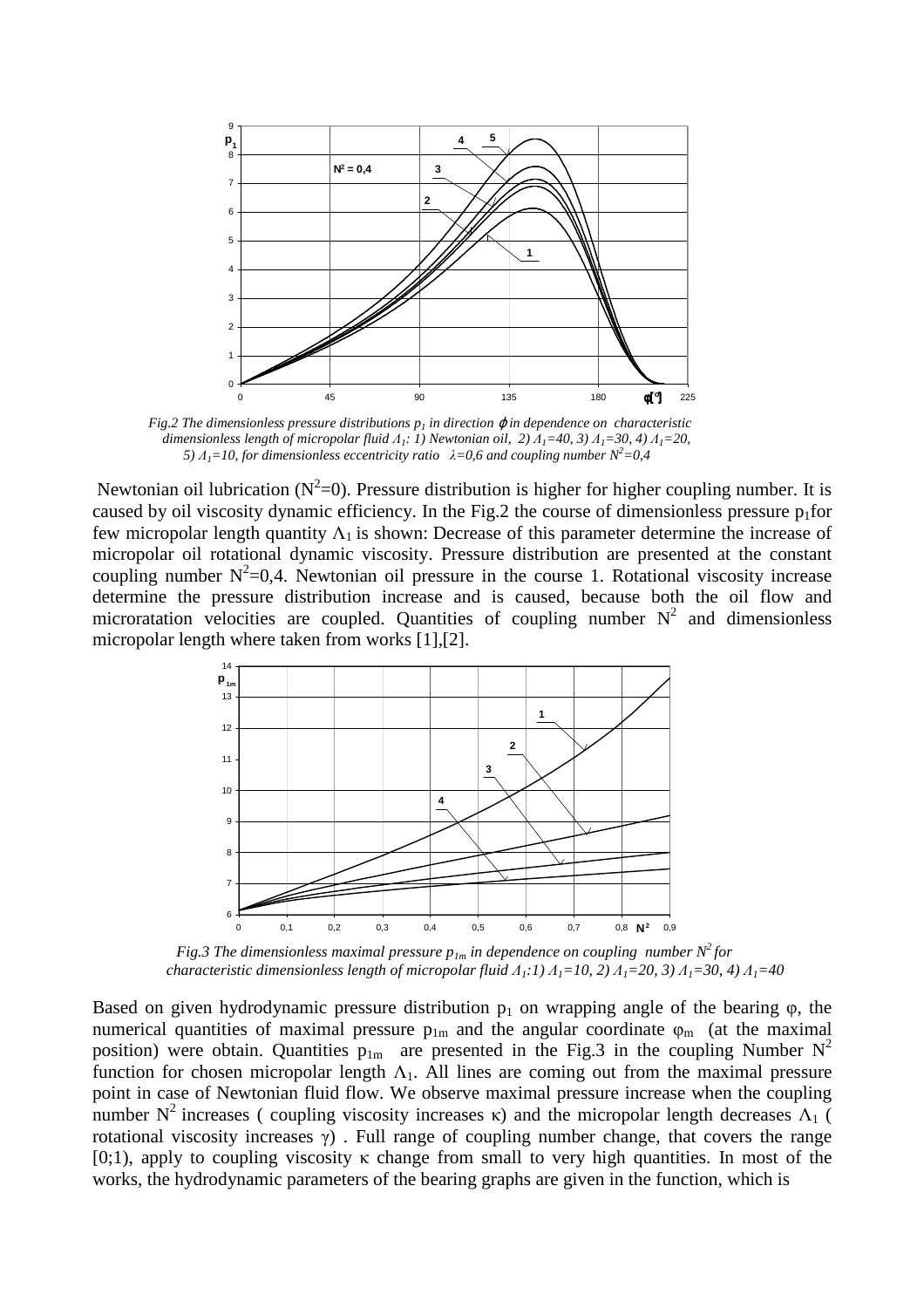

*Fig.4 The dimensionless maximal pressure*  $p_{1m}$  *in dependence on dimensionless coupling viscosity*  $\kappa_1$ *for characteristic dimensionless length of micropolar fluid*  $\Lambda_1$ *:1)*  $\Lambda_1$ =10, 2) $\Lambda_1$ =20, 3) $\Lambda_1$ =30, 4) $\Lambda_1$ =40

nonlinear scale for coupling viscosity  $\kappa_1$ . In the Fig.4. the same graph is given in the dimensionless viscosity  $\kappa_1$  function. Change range N<sup>2</sup> from the Fig.3 comply to  $\kappa_1$  changes in the Fig.4. Maximal pressure courses presented in the Fig.4, can be more suitable for small quantities for parameter  $\kappa_1$ . In the Fig.5 presented maximal pressure  $p_{1m}$  courses in the dimensionless micropolar length function  $\Lambda_1$  for a few coupling number N quantities.



 *Fig.5 The dimensionless maximal pressure p1m in dependence on characteristic dimensionless length of micropolar fluid* Λ*<sup>1</sup> for coupling number N<sup>2</sup> (---- Newtonian oil)* 

Broken line show the maximal pressure in case of Newtonian oil lubrication. All lines approach asymptoticly to the broken line when the micropolar length increases (rotational viscosity decreases γ). Together with coupling number increase, maximal pressure increases (coupling viscosity increases). Angular coordinate  $\varphi_m$  of maximal dimensionless pressure position  $p_{1m}$  in thesquare function of coupling number  $N^2$  for chosen micropolar length  $\Lambda_1$  were show in the Fig.6. All lines come out from the maximal pressure position point in case of Newtonian fluid flow. Increase of maximal pressure position angle  $\varphi_m$  is observed while the coupling number increases  $N^2$  (coupling viscosity increases κ) and the micropolar length decreases  $\Lambda_1$  (rotational viscosity increases γ). Graphs in the Fig.6 are described with nonlinear scale of dimensionless coupling viscosity  $\kappa_1$  change.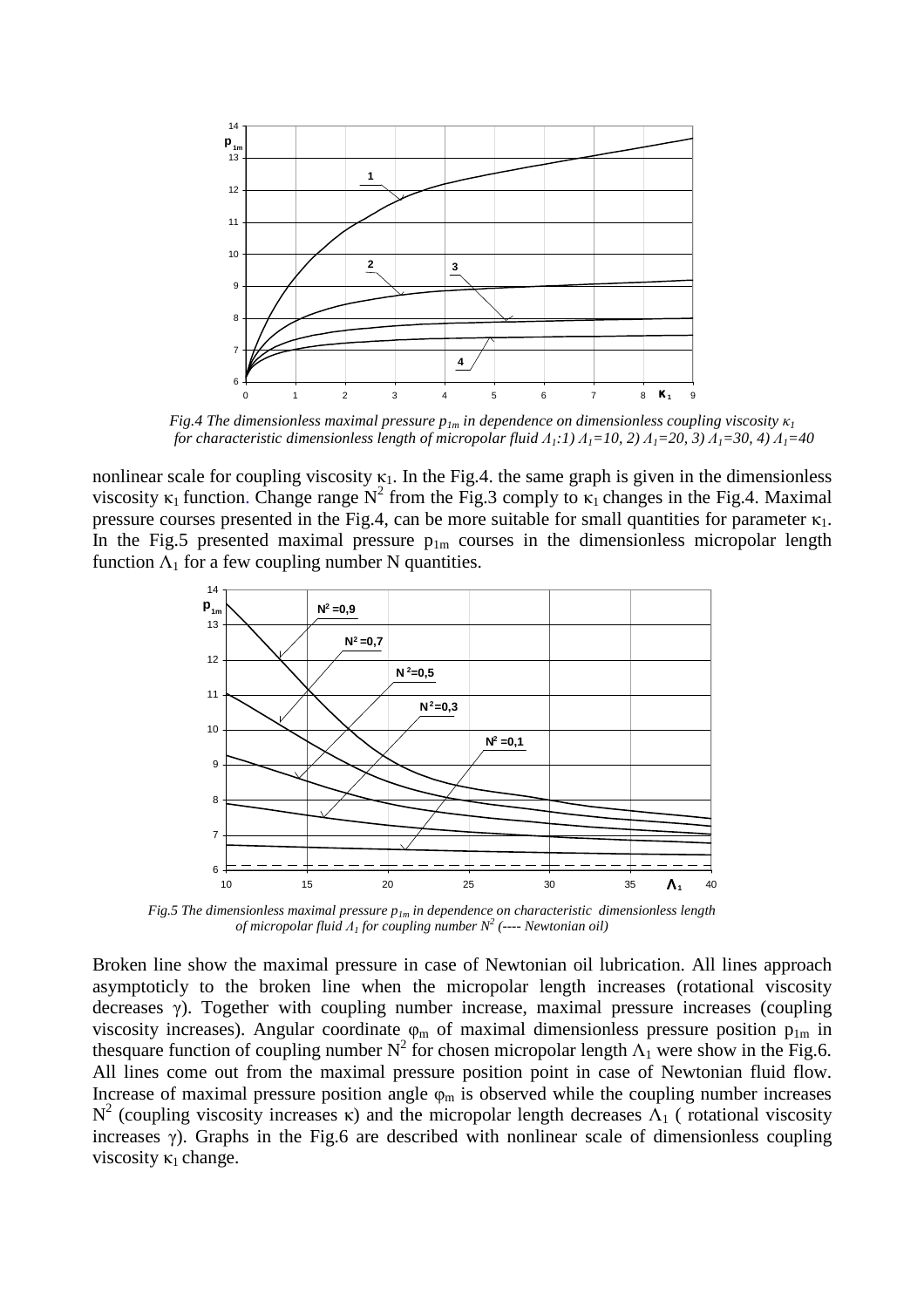

*Fig.6 Angle*  $\varphi_m$  *situated maximal pressure*  $p_{lm}$  *in dependence on coupling number*  $N^2$  *for characteristic dimensionless length of micropolar fluid* Λ*1: 1)* Λ*1=10, 2)* Λ*1=20, 3)* Λ*1=30, 4)* Λ*1=40* 

In the Fig.7 the same graph is presented in the dimensionless coupling viscosity  $\kappa_1$  (linear viscosity scale ). N<sup>2</sup> change range from Fig.6 comply to change of  $\kappa_1$  in the Fig.7.



*Fig.7 Angle*  $\varphi_m$  *situated maximal pressure*  $p_{lm}$  *in dependence on dimensionless coupling viscosity*  $\kappa_l$ *for characteristic dimensionless length of micropolar fluid*  $\Lambda_1$ *:1)*  $\Lambda_1$ =10, 2) $\Lambda_1$ =20, 3) $\Lambda_1$ =30, 4) $\Lambda_1$ =40

Author claims that angular coordinate  $\varphi_m$  courses of maximal pressure position  $p_{1m}$  presented in the Fig.7 are more suitable for smaller quantities of parameter  $\kappa_1$ .

## **4. Conclusions**

Presented example of the Reynolds equation solutions for steady laminar non-Newtonian lubricating oil flow with micropolar structure, enable the hydrodynamic pressure distribution introductory estimation as a basic exploitation parameter of slide bearing. Comparing Newtonian oil to oils with micropolar structure, can be used in order to increase hydrodynamic pressure and also to increase capacity load of bearing friction centre. Micropolar fluid usage has two sources of pressure increase in view of viscosity properties: increase of fluid efficient viscosity (coupling viscosity increase) and the rotational viscosity increase (characteristic length parameter  $\Lambda$ ). Author realize that he made few simplified assumptions in the above bearing centre model and in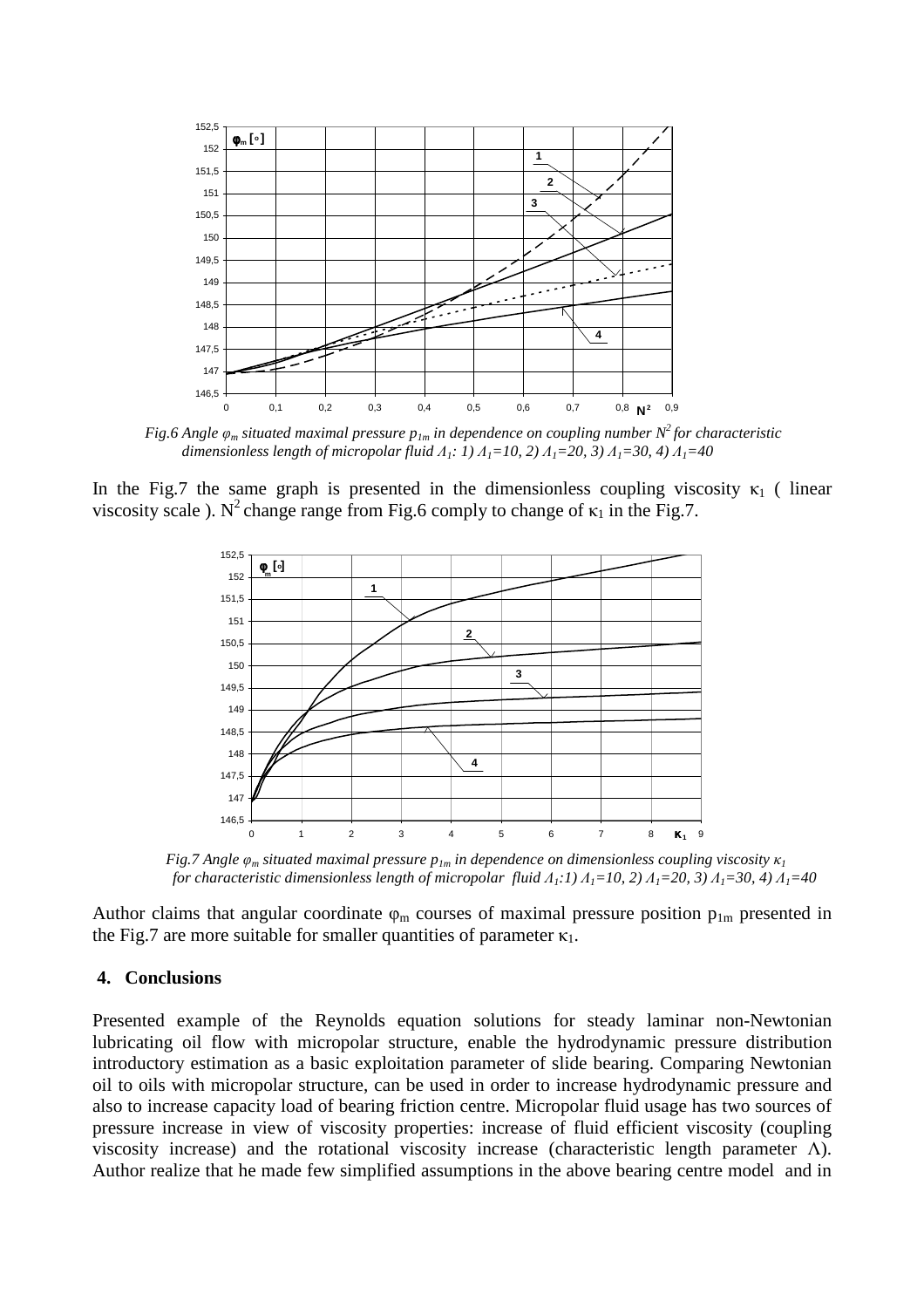the constant parameter characterizing oil viscosity properties. Despite this calculation example apply to bearing with infinity length, received results can be usable in estimation of pressure distribution and of capacity force at laminar, steady lubrication of cylindrical slide bearing with infinity length. Presented results can be usable as a comparison quantities in case of numerical model laminar, unsteady flow Non-Newtonian fluids in the lubricating gaps of crosswise cylindrical slide bearings.

## **References**

- [1] Das S., Guha S.K., Chattopadhyay A.K., *Linear stability analysis of hydrodynamic jour nal bear ings under micropolar lubrication* - Tribology International 38 (2005), pp.500-507
- [2] Krasowski P., *Stacjonarny, laminarny przepływ mikropolarnego czynnika smaruj*ą*cego w szczelinie smarnej poprzecznego ło*Ŝ*yska* ś*lizgowego* - Zeszyty Naukowe nr 49, pp. 72- 90 , Akademia Morska, Gdynia 2003
- [3] Łukaszewicz G., Micropolar Fluids. Theory and Aplications Birkhäuser Boston 1999
- [4] Walicka A., Reodynamika pzepływu płynów nienewtonowskich w kanałach prostych i zakrzywionych – Uniwersytet Zielonogórski, Zielona Góra 2002
- [5] Walicka A., *Inertia effects in the flow of a micropolar fluid in a slot between rotating sufrages of revolution* – International Journal of Mechanics and Engineering, 2001,vol.6, No. 3, pp. 731-790
- [6] Wierzcholski K., *Mathematical methods in hydrodynamic theory of lubrication* Technical University Press, Szczecin 1993.
- [7] Xiao-Li Wang, Ke-Qin Zhu, *A study of the lubricating effectiveness of micropolar fluids in a dynamically loaded journal bearing* – Tribology International 37 (2004), pp.481-490

## **Notation**

- $L_1$  dimensionless bearing length  $L_1=b/R$
- J microinertia constant  $(m<sup>2</sup>)$
- N coupling number
- R radius of the journal (m)
- U peripheral journal velocity  $(m/s) U = \omega R$
- $V_i$ components of oil velocity in co-ordinate  $i = \varphi, r, z \text{ (m/s)}$
- $V_i$ i=1,2,3 dimensionless components of oil velocity in co-ordinate  $\varphi$ , r, z
- Λ characteristic length of micropolar fluid (m)
- Λ1 dimensionless characteristic length of micropolar fluid
- $\Omega_i$ components of oil microrotation velocity in co-ordinate  $i = \varphi, r, z \in (1/s)$
- $\Omega_i$  $i=1,2,3$  dimensionless components of oil microrotation velocity in co-ordinate  $\varphi$ , r, z
- b length of the journal (m)
- h gap height (m)
- h<sub>1</sub> dimensionless gap height  $h = \varepsilon h_1$
- p hydrodynamic pressure (Pa)
- po characteristic value of pressure (Pa)
- $p_1$  dimensionless hydrodynamic pressure  $p_1 = p/p_0$
- r co-ordinate in radial of the journal (m)
- $t$  time  $(s)$
- z co-ordinate in length of the journal (m)
- $z_1$  dimensionless co-ordinate in length of the journal  $z_1 = z/b$
- α, β, γ micropolar rotational viscosities in co-ordinate  $\varphi$ , r, z (Pa s m<sup>2</sup>)
- ε radial clearance (m)
- η dynamic oil viscosity (Pa s)